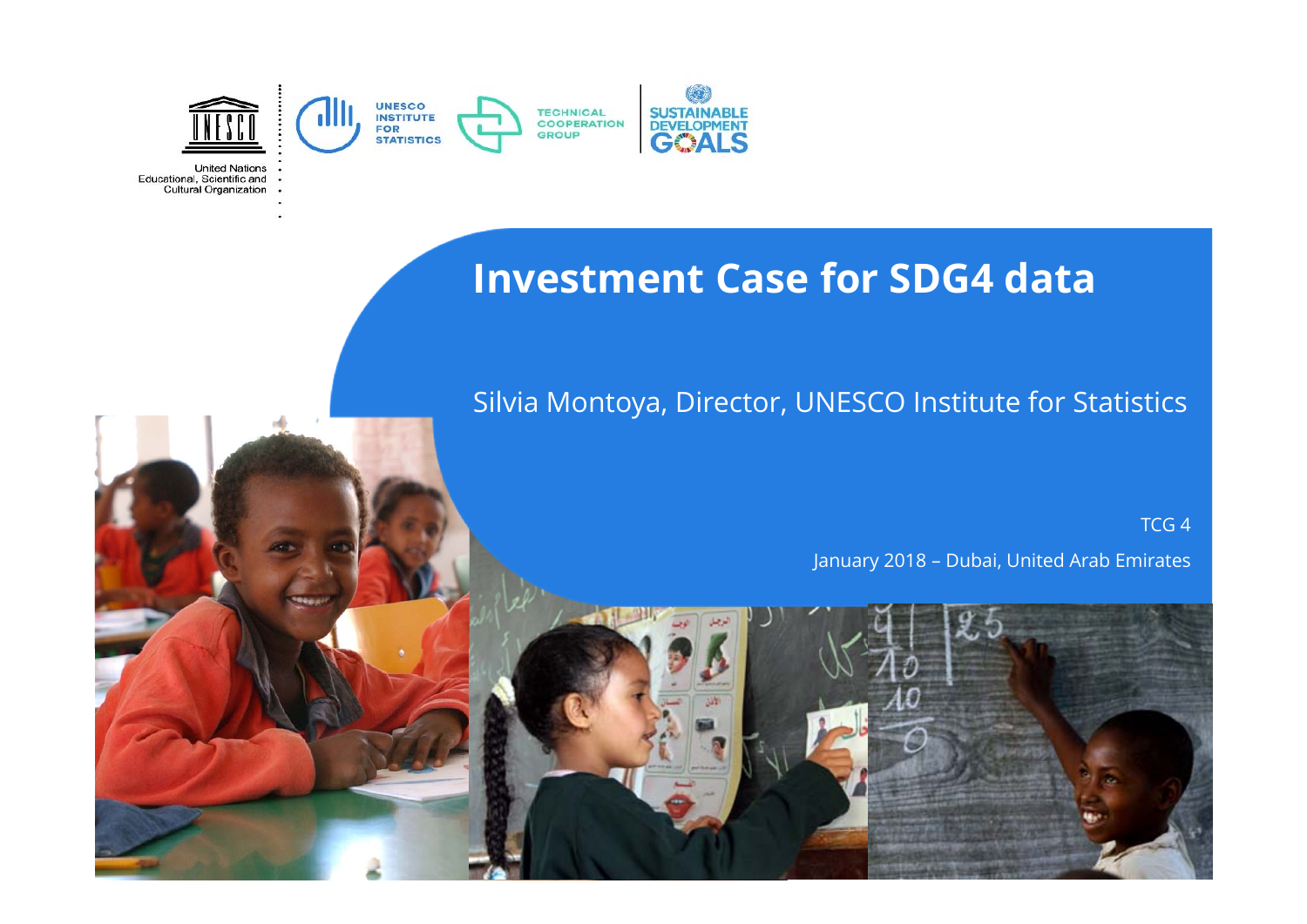

- Why is relevant to invest in data?
- What are the gaps?
- Is it worthwhile to invest in data?
- What is the size of the investment?
- Who pays and who could pay?
- Any guidance about prioritization?
- What about the indicators that have
	- Low coverage
	- Methodological development is falling behind

**Making the** 

**case**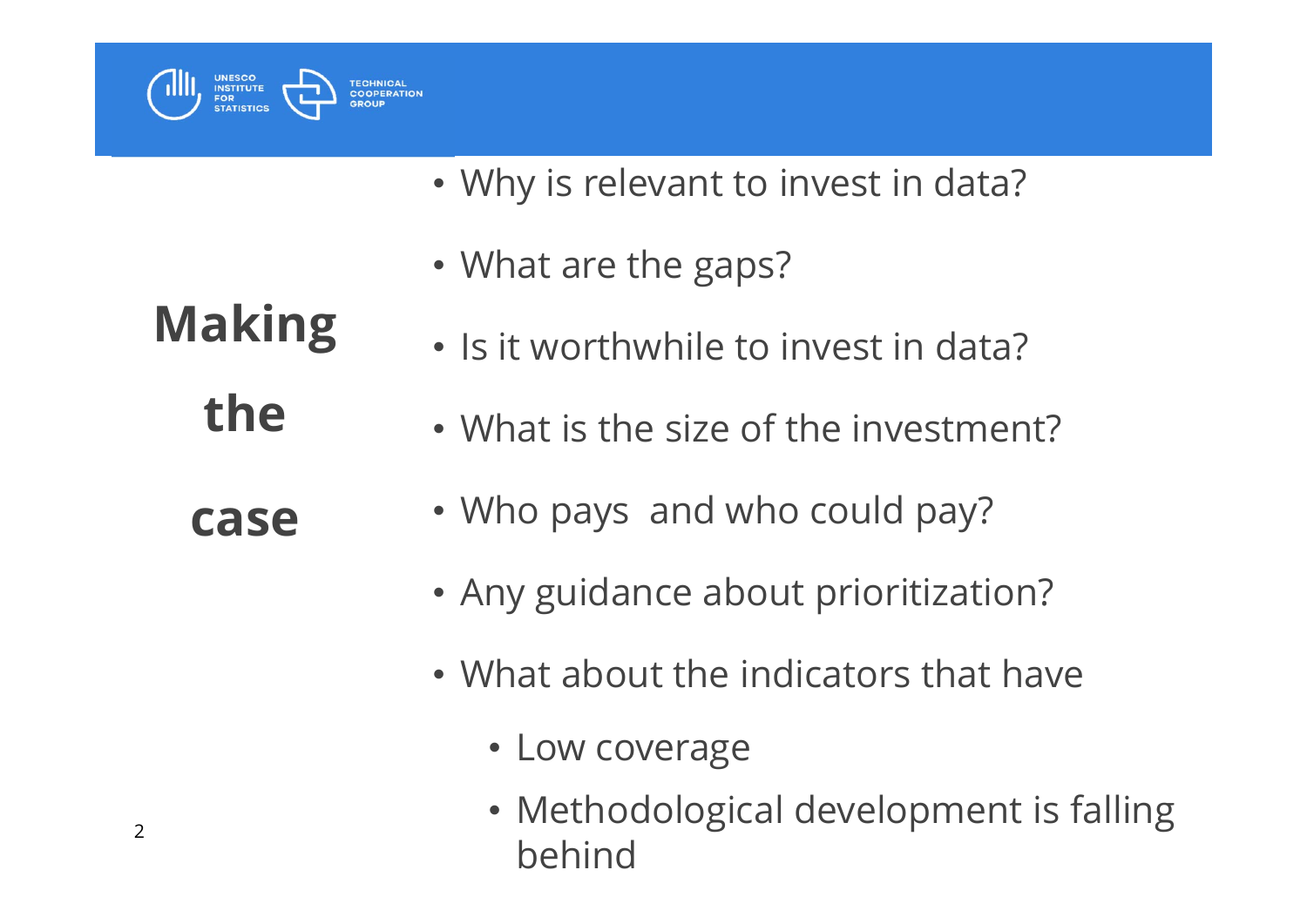

SDG4 Reporting and Monitoring framework

oAmbitious agenda set at the highest political level

<sup>o</sup>Comprises 11 Global Indicators

<sup>o</sup>32 complete the Thematic Frameworks

>Need for:

<sup>o</sup>Reliable, high quality and cross-nationally comparable data.

o Data collection, processing, and dissemination based on a common set of norms and standards.

<sup>o</sup>Easily accessible data for policymakers.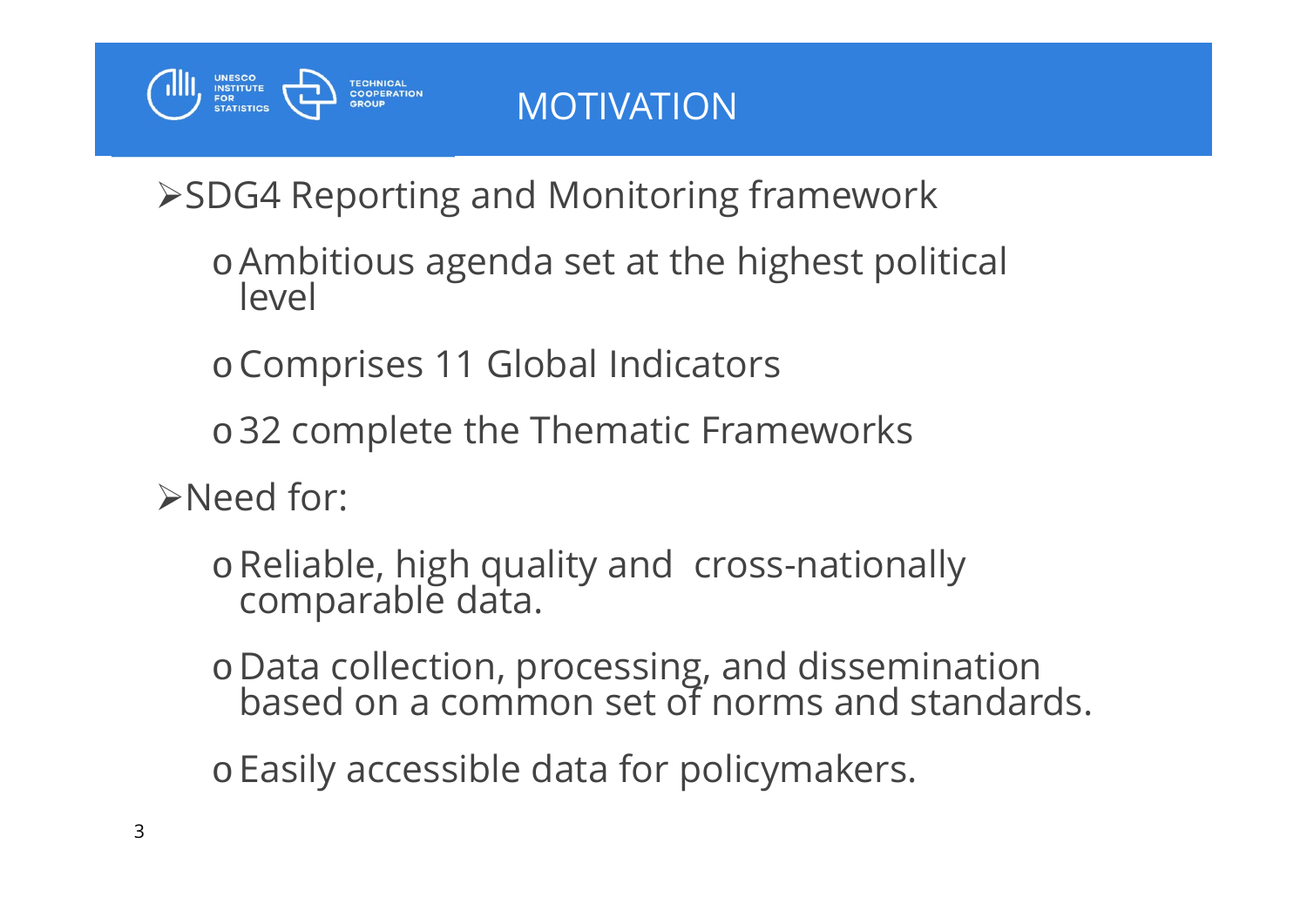

## Motivation

SDG presents more complex demands than the MDGs;

o strong focus on quality education leading to effective learning outcome

o importance given to the development of basic literacy and job-relevant skills of the population

Multiplicity of data sources;

| <b>Data Source</b>                     | <b>Number of global</b><br><b>indicators</b> | <b>Number of</b><br>thematic indicators |
|----------------------------------------|----------------------------------------------|-----------------------------------------|
| <b>UIS from EMIS and other sources</b> |                                              | 16                                      |
| <b>Household Surveys</b>               | 3                                            | 3                                       |
| <b>Learning Assessments</b>            |                                              |                                         |
| <b>School-based surveys</b>            |                                              |                                         |
| <b>Other sources</b>                   |                                              | 20                                      |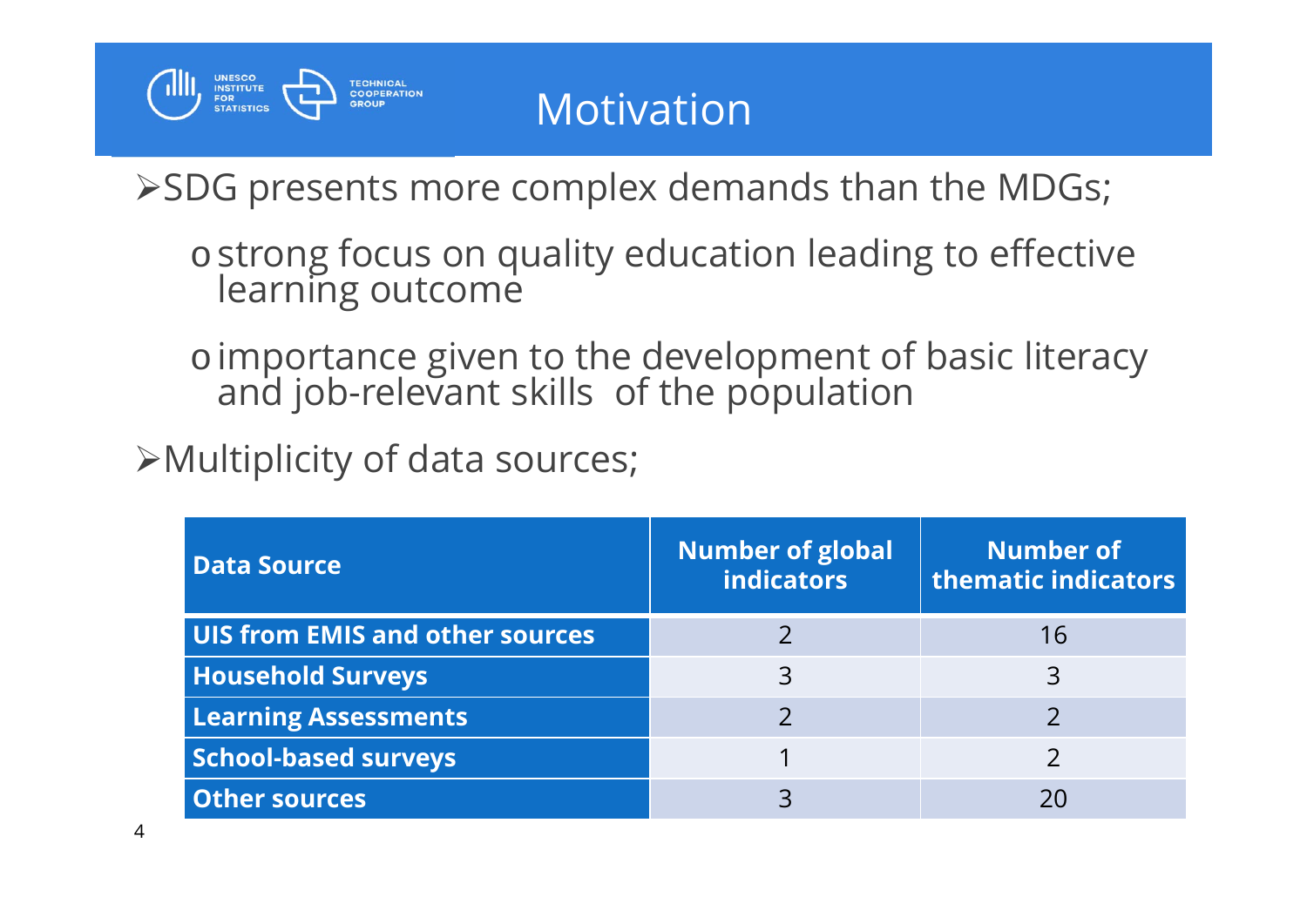

**Factors that can explain the lack and poor quality of education data**



**UNESCO<br>INSTITUTE<br>FOR<br>STATISTICS**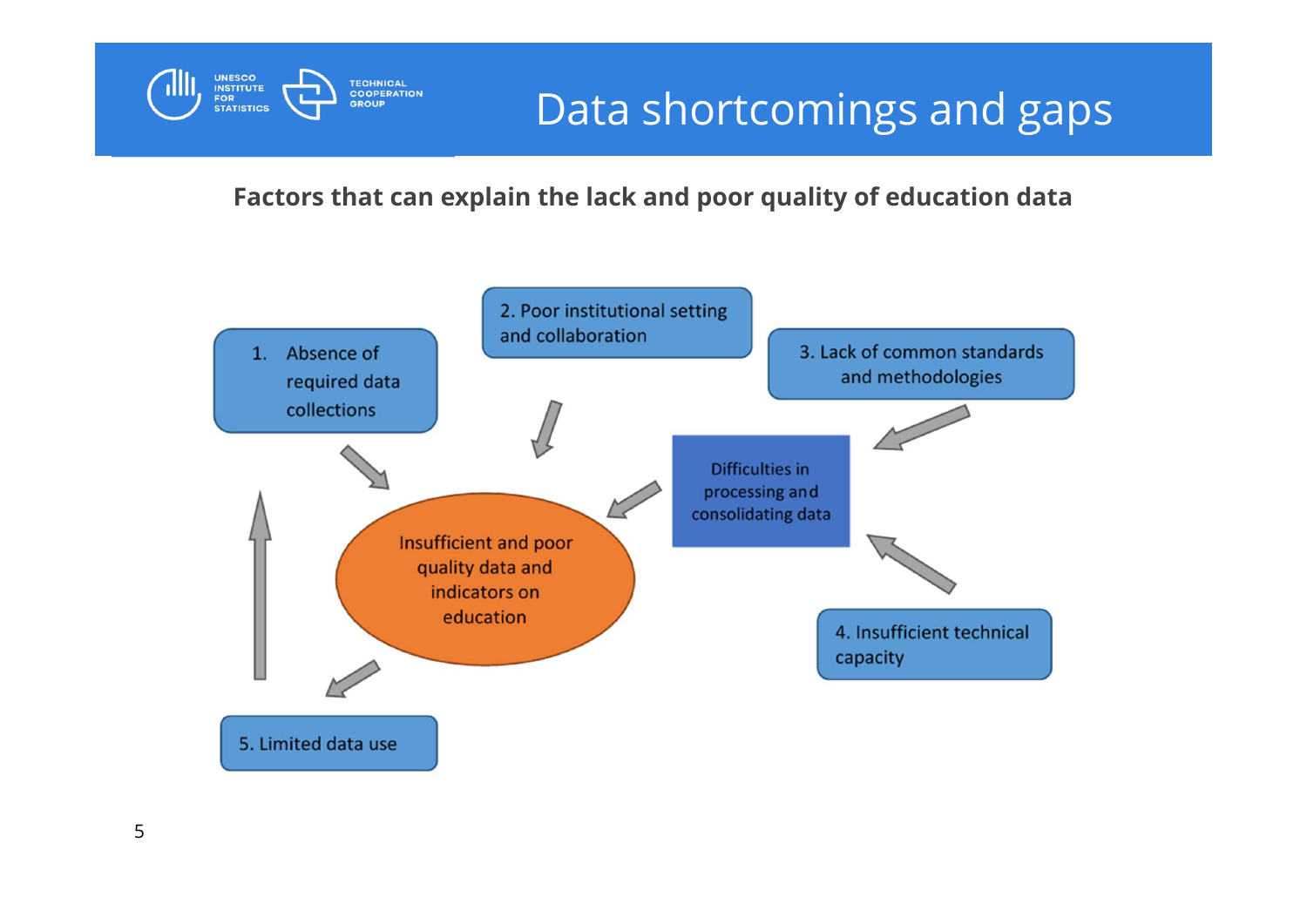

#### **Coverage of SDG4 indicators**

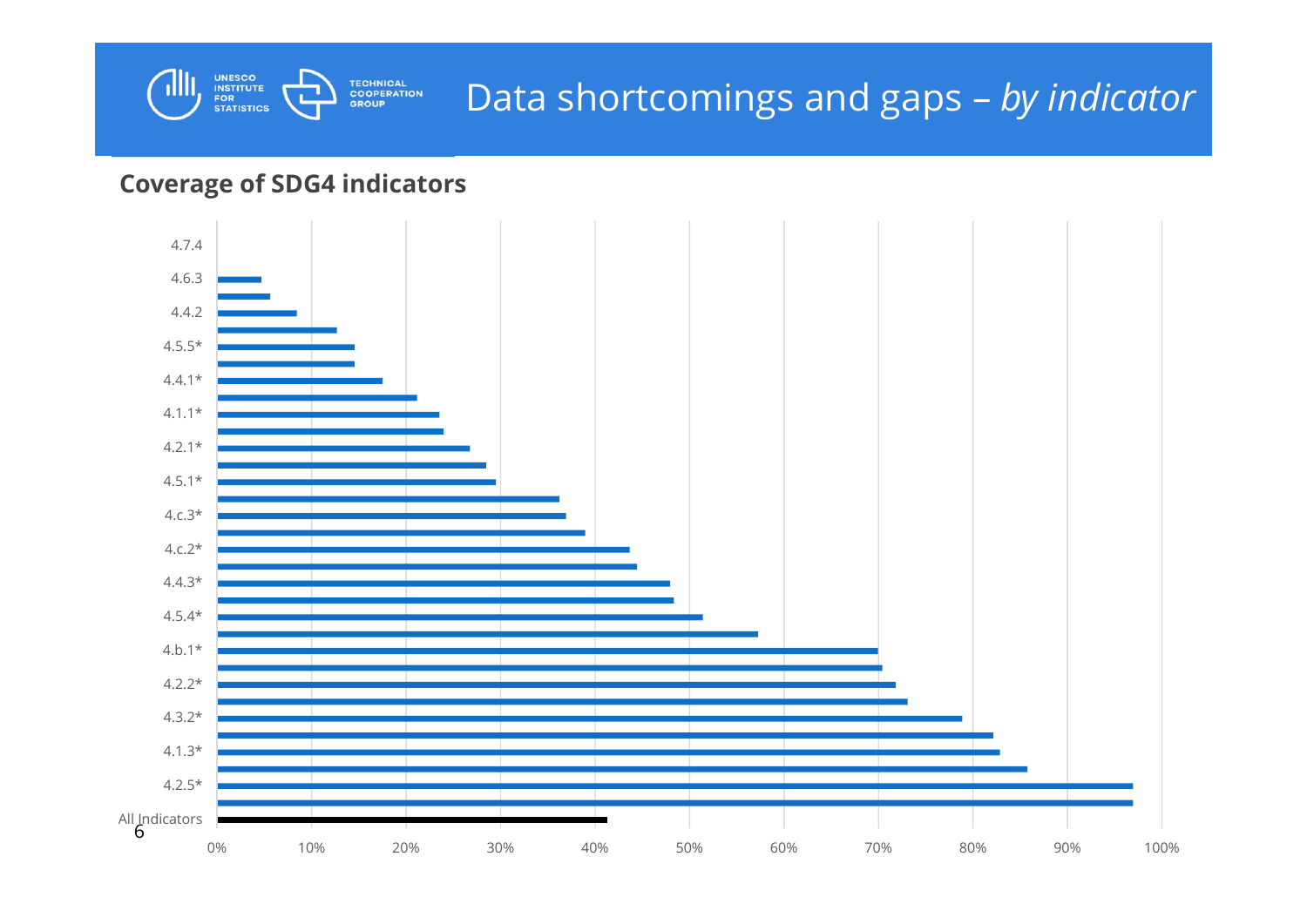#### Data shortcomings and gaps – *by location*

#### Coverage of education finance data by **source of spending** and **country level of income**

**UNESCO<br>INSTITUTE<br>FOR<br>STATISTICS** 



**Coverage of education finance**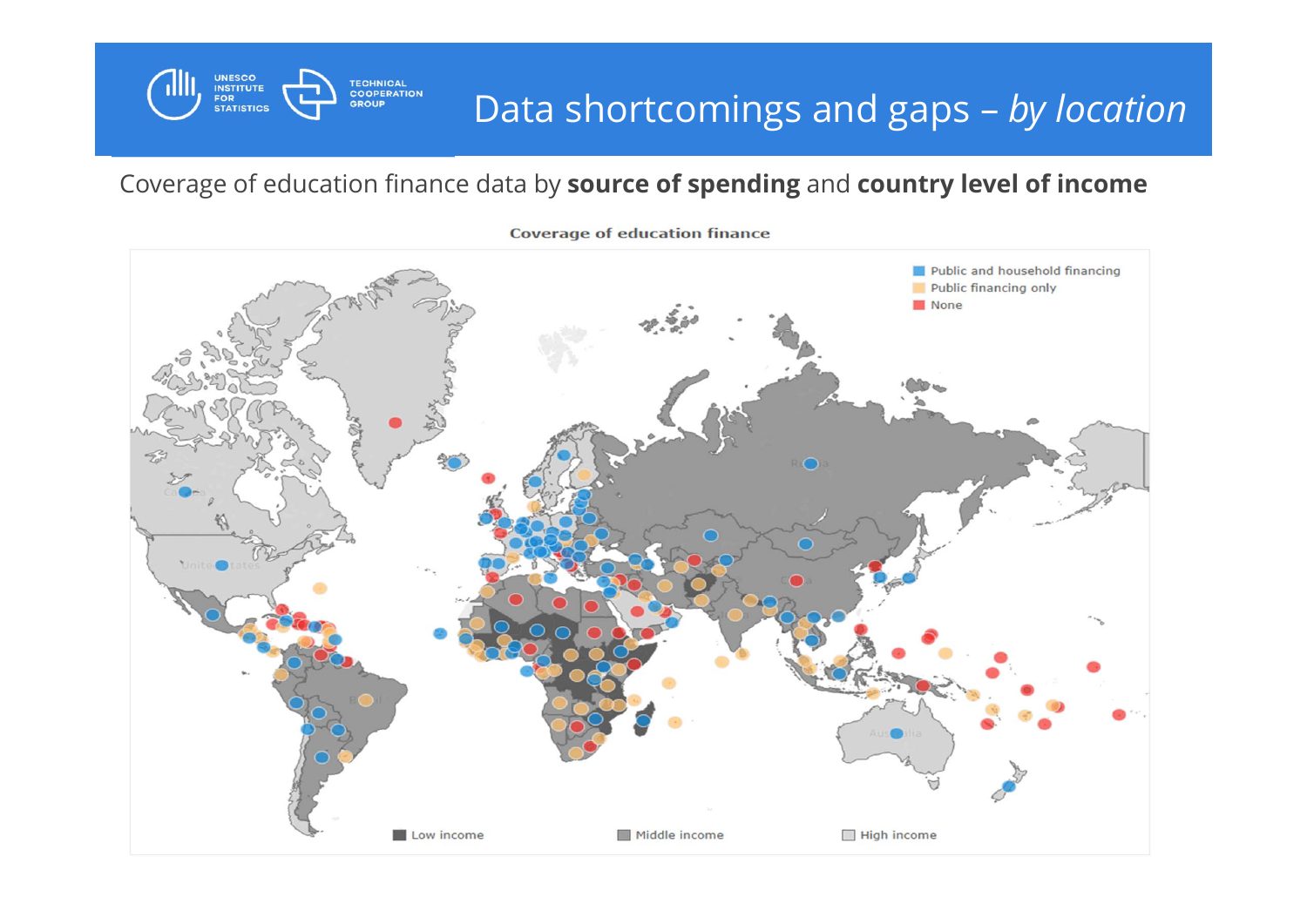

#### Data shortcomings and gaps – *by location*

#### SDG4 indicator coverage by **country income level**

Low-income countries: Lower-middle-income countries: Upper-middle-income countries: High-income countries:

Low priority Medium priority Low priority Medium priority Low priority Medium priority Medium priority

Low priority: >60% of SDG4 indicators available High priority: <35% of SDG4 indicators available **High priority** Conflict countries Conflict countries **High priority** High priority OECD and other developed European countries High priority OECD and other developed European countries Medium priority: 35-60% of SDG4 indicators available

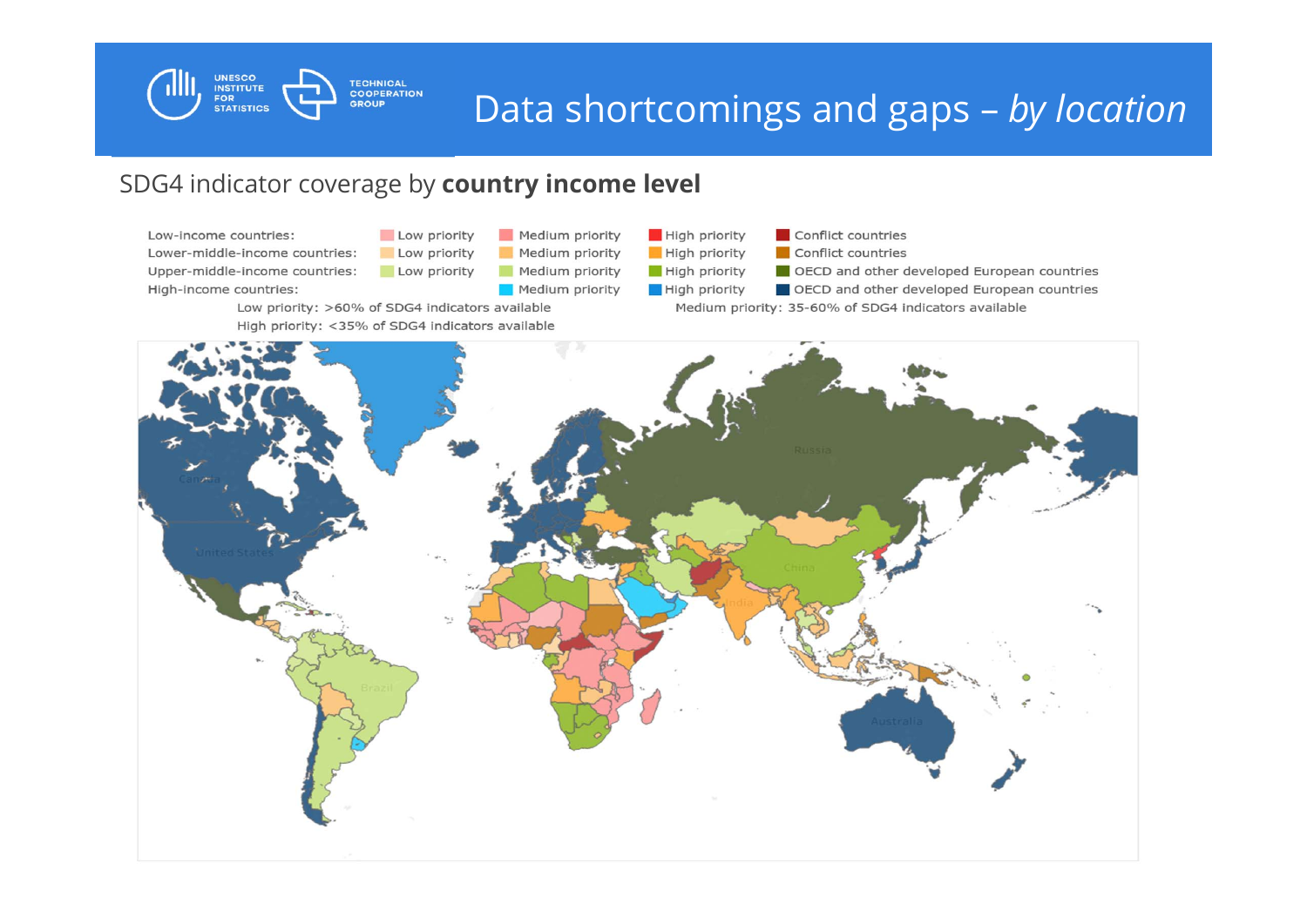

- **Empirical work**
- **shows that** 
	- "Political will" to act on that information;

• Technical information about

• what to do and how to do;

• what works (best practices);

# **data**

- Management and technical capacity to implement
- **works…**• Inclusion of data as other inputs in terms of planning and policy processes at the country level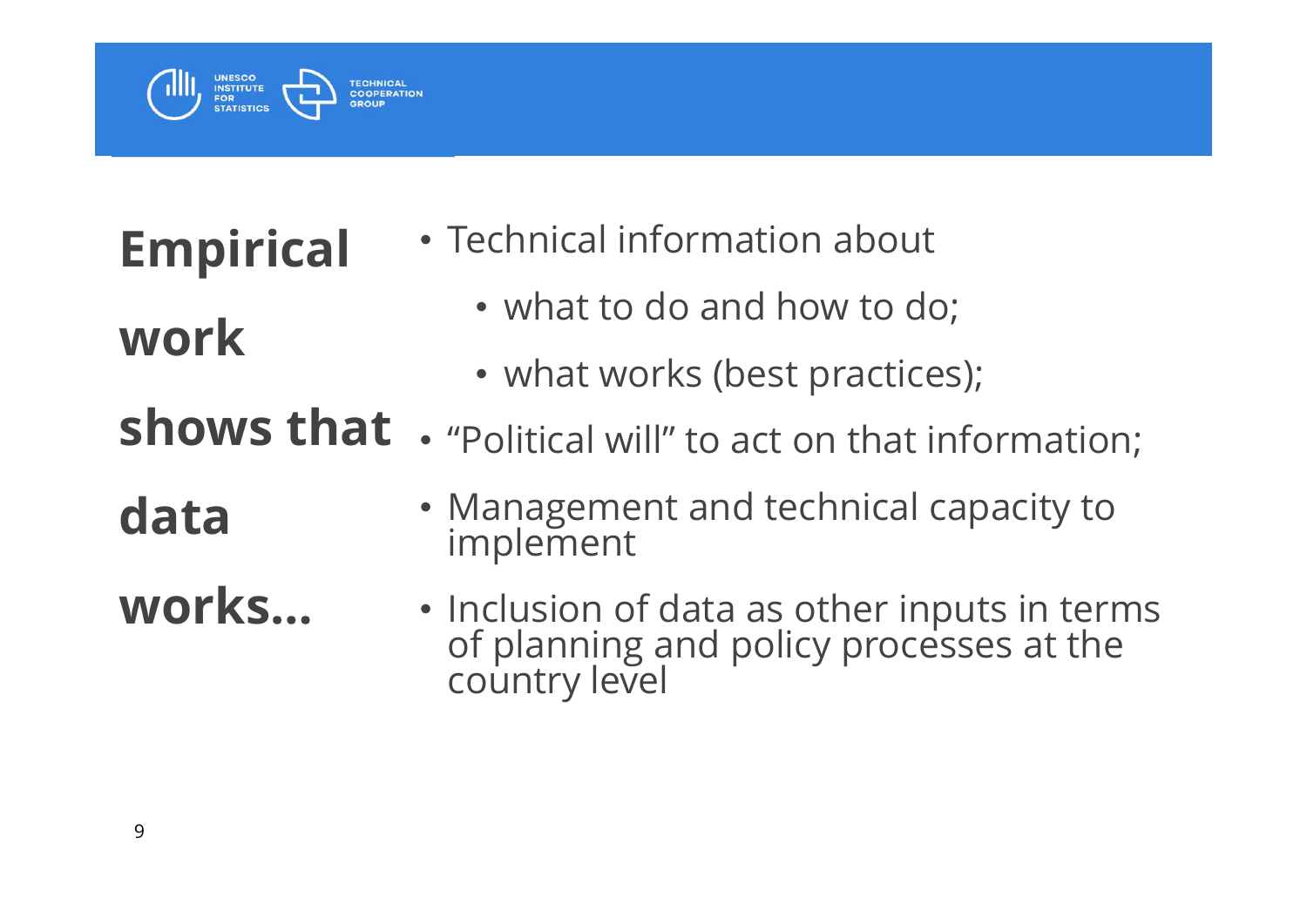

## Rationale for investing in education data



10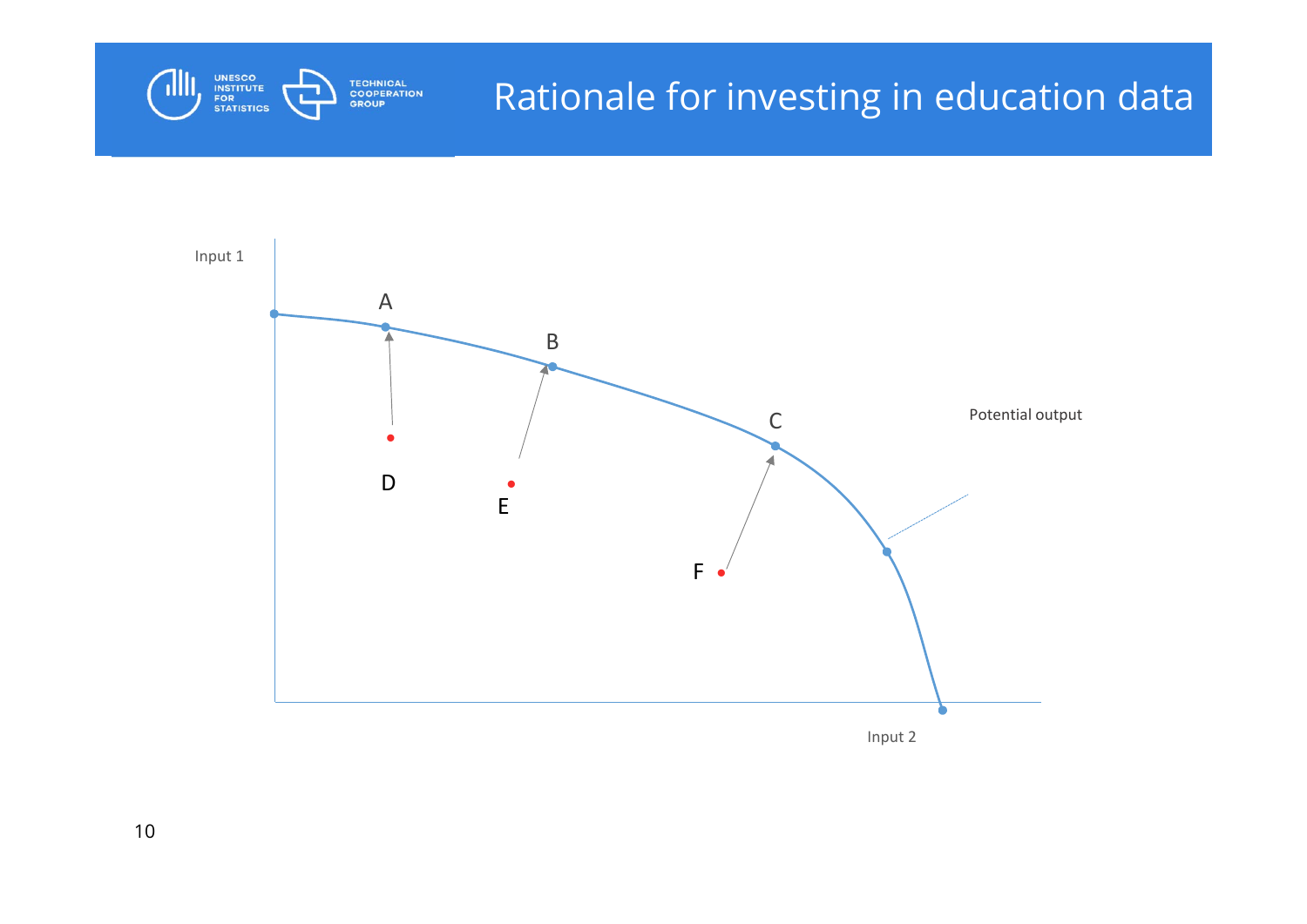

• *Average expenditure per country* (in US\$ current millions)

| <b>Expenditure</b>        | Low<br><i>income</i> | <b>Lower</b><br>middle<br><i>income</i> | <b>World</b> |
|---------------------------|----------------------|-----------------------------------------|--------------|
| <b>Median Expenditure</b> | 361                  | 1,006                                   | 1,431        |

• *Simulation of savings per year per country* (in US\$ current millions)

| <b>Expenditure</b> | Low income | <b>Lower middle</b><br>income | <b>World</b> |
|--------------------|------------|-------------------------------|--------------|
| 10% Savings        | 36         | 100                           | 143          |
| 1% Savings         | 3.6        | 1 በ                           | 14.3         |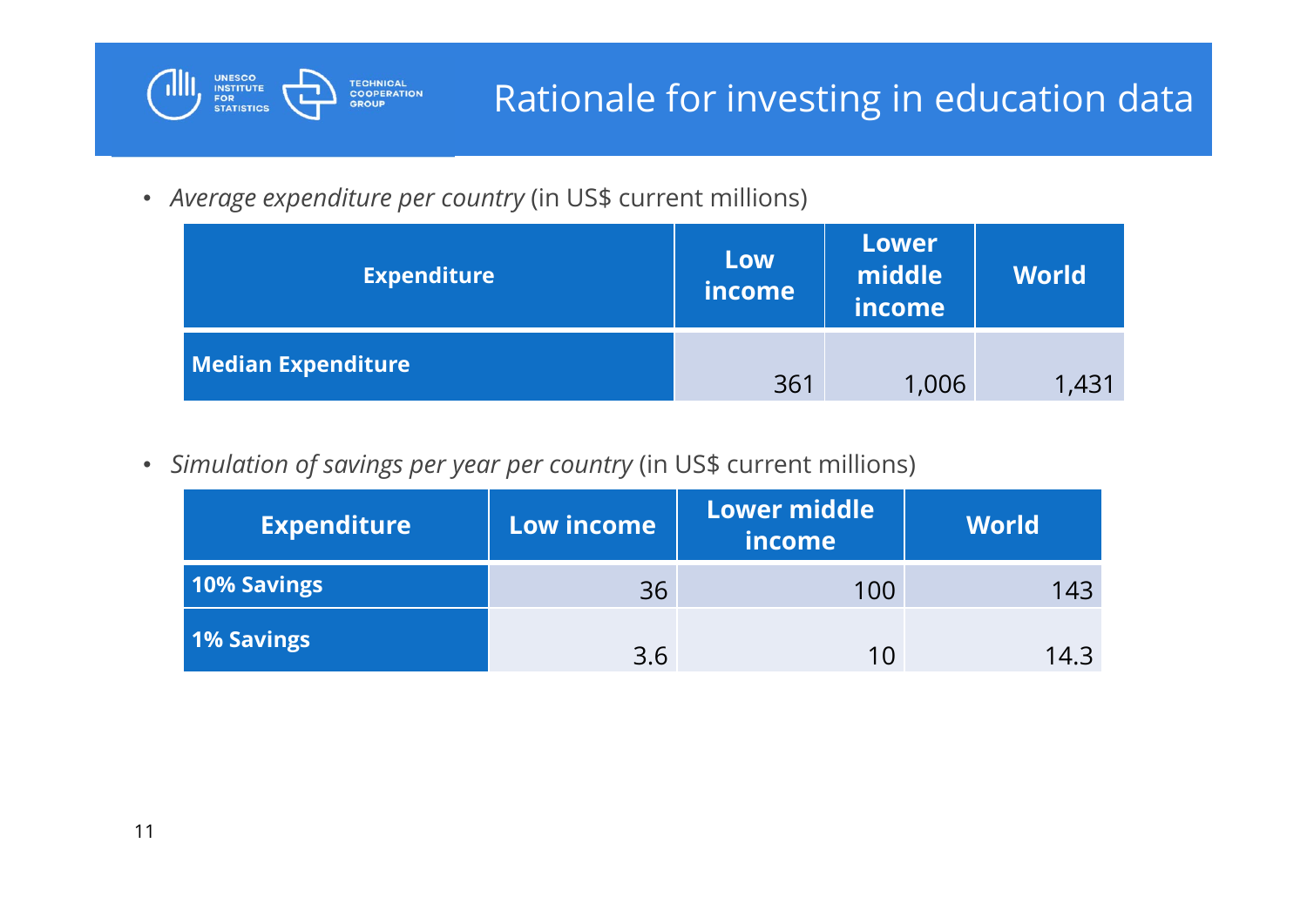### Funding SDG4 Information System

Defining needs : reason indicator by indicator but

- o Split sources between the ones that countries do have and will continue to have (basically admin data)
- <sup>o</sup>Costed by source of information providing data (one source could provide more than one indicator)
- o The methodological needs

- <sup>o</sup>Other associated costs including technical assistance and training at all levels
- o Global and regional coordination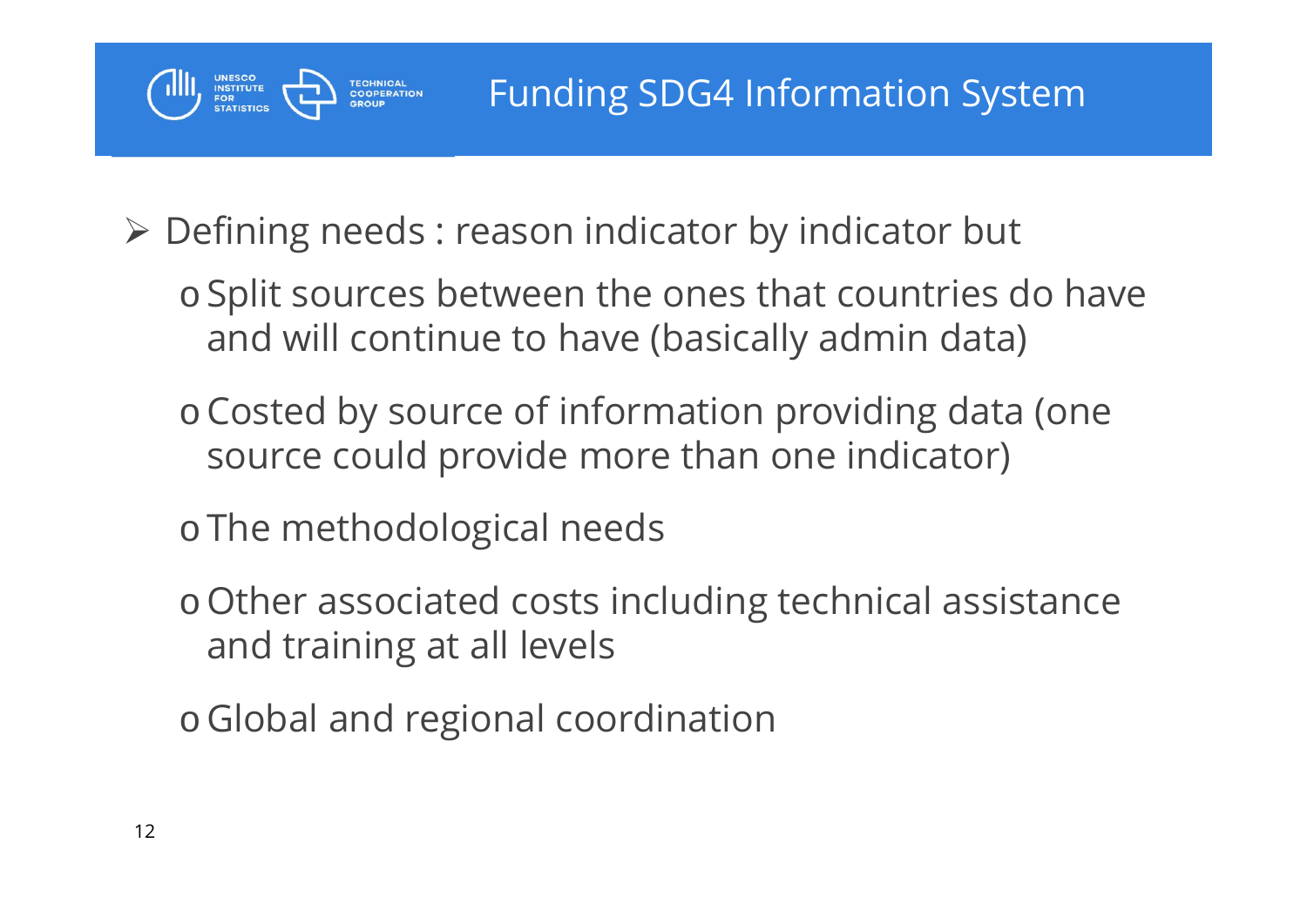

 $\triangleright$  Definition of unit costs

o Define when is a new survey

<sup>o</sup>What is the additional cost

- oConsider minor marginal costs for EMIS and finance data
- <sup>o</sup>Assume maximization in the use of the sources of information including the reporting for same indicator from different sources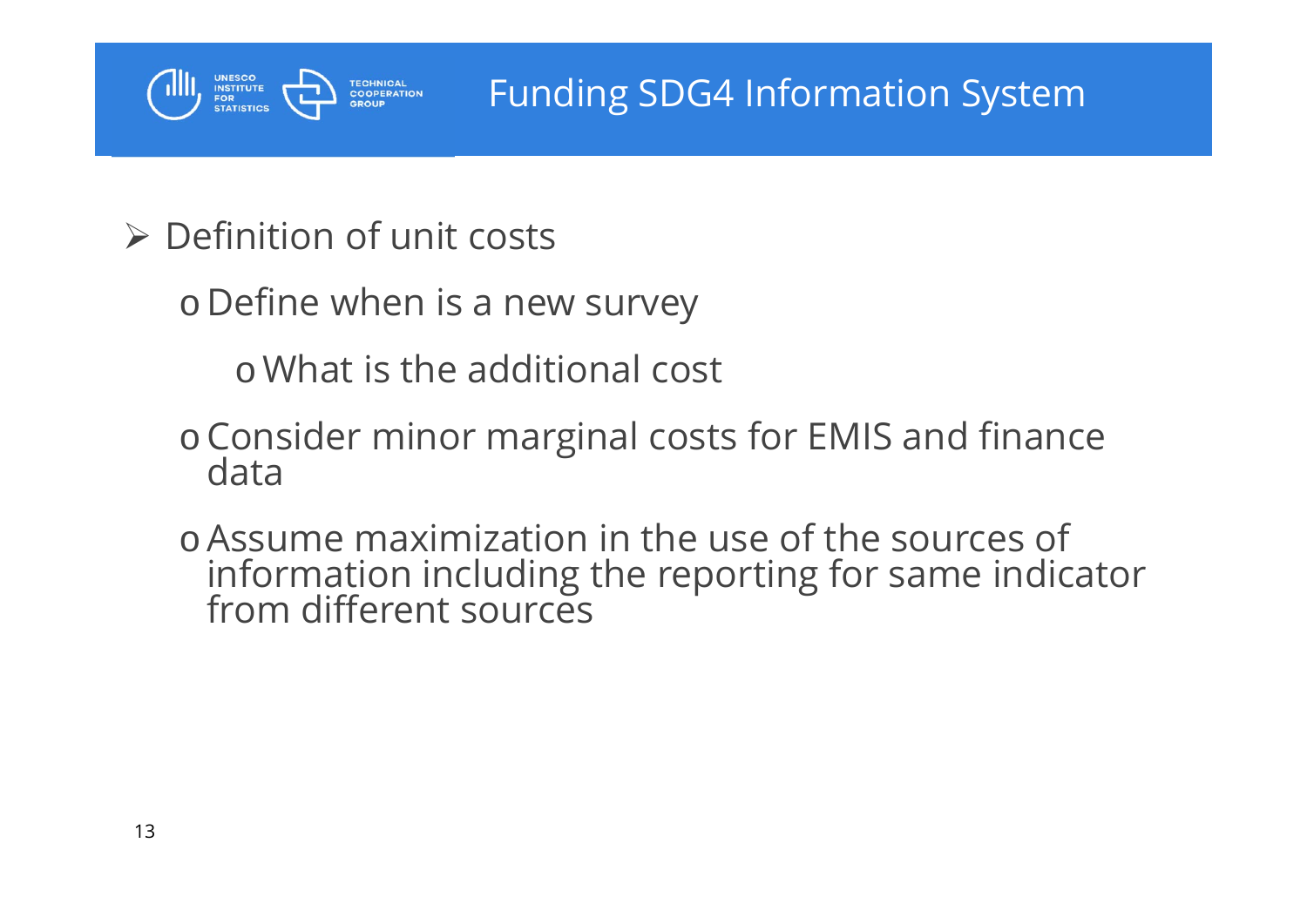### Funding SDG4 Information System

## $\triangleright$  Frequency

**UNESCO<br>INSTITUTE<br>FOR<br>STATISTICS** 

o How many times will happened until 2030?

 $\triangleright$  Who pays

o Self-funded or financial aid?

- o New funding or existing funding?
- What is the increase with respect to existing funding?
- $\triangleright$  Need assumptions for different group of countries

| Income              | Aid | Self Funded |
|---------------------|-----|-------------|
| Low                 |     |             |
| Low Middle          |     |             |
| <b>Upper Middle</b> |     |             |
| <b>High Income</b>  |     |             |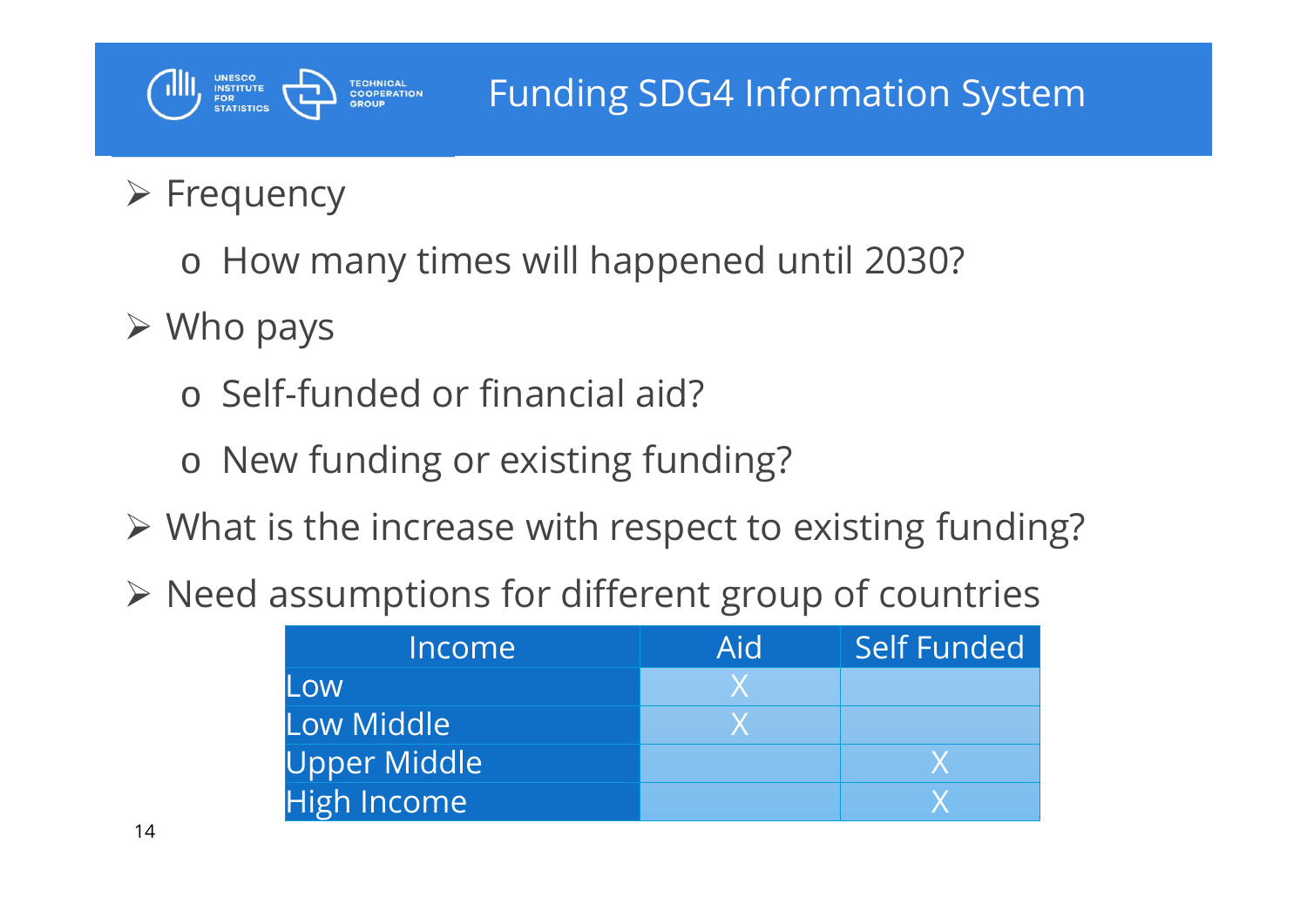

- $\triangleright$  The total cost until 2030 is 2,8 US\$ billion dollars over 10 years
- About 280 US\$ million dollars
- 1,430,000 US\$ dollars per country
- Cost could be disaggregated
	- o59% Learning Assessment
	- o37% Household Survey
	- o 3% Technical assistance, capacity development, coordination, improvement on systems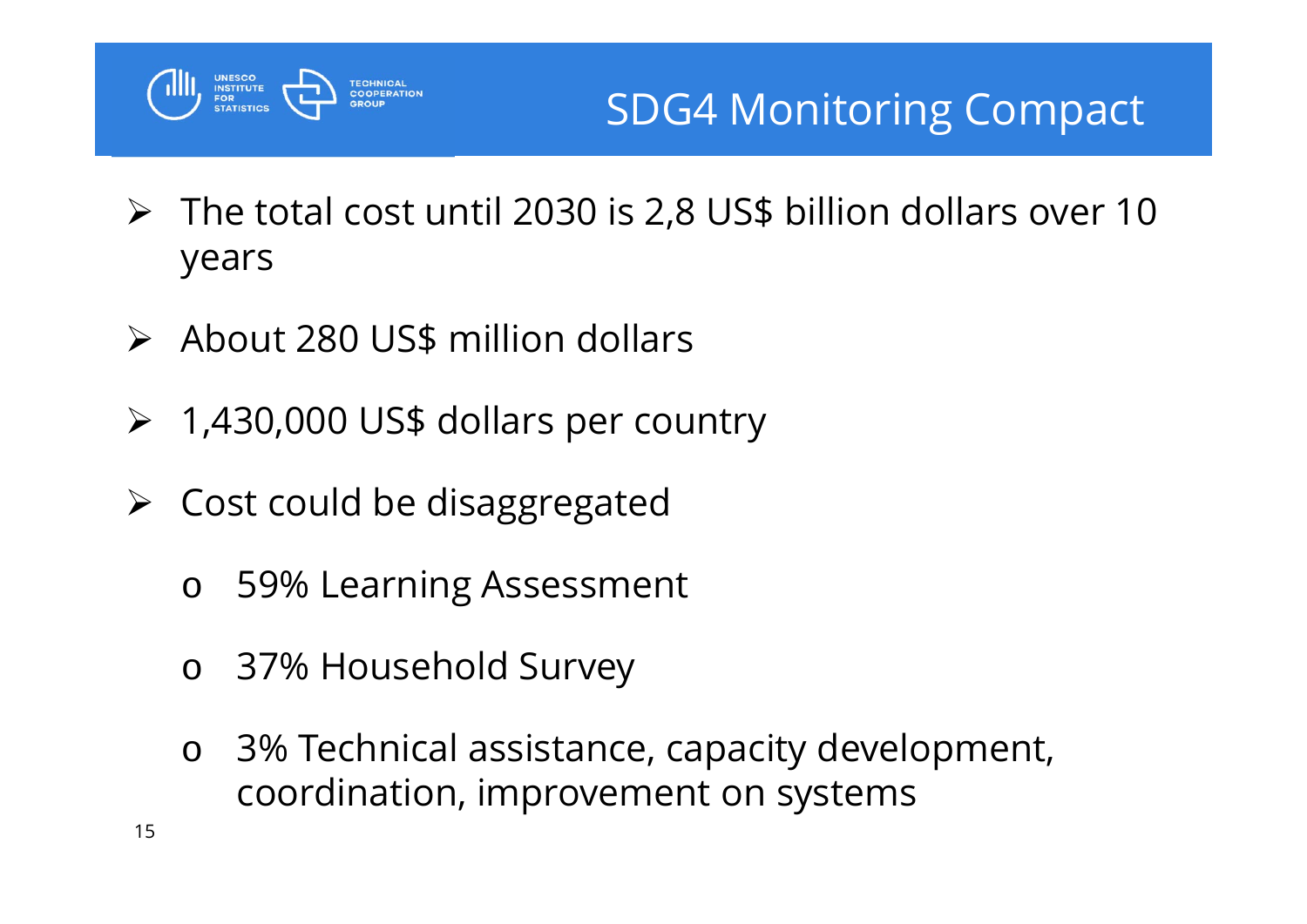#### Funding for data should increase **TECHNICAL<br>COOPERATION<br>GROUP** in around 80%

Funding should increase in 128 US\$ million dollars per year, almost half aid and half self-funded

**UNESCO<br>INSTITUTE<br>FOR<br>STATISTICS** 



<sup>16</sup> Estimate of SDG4 Data Collection (in thousand of US\$) over a ten year period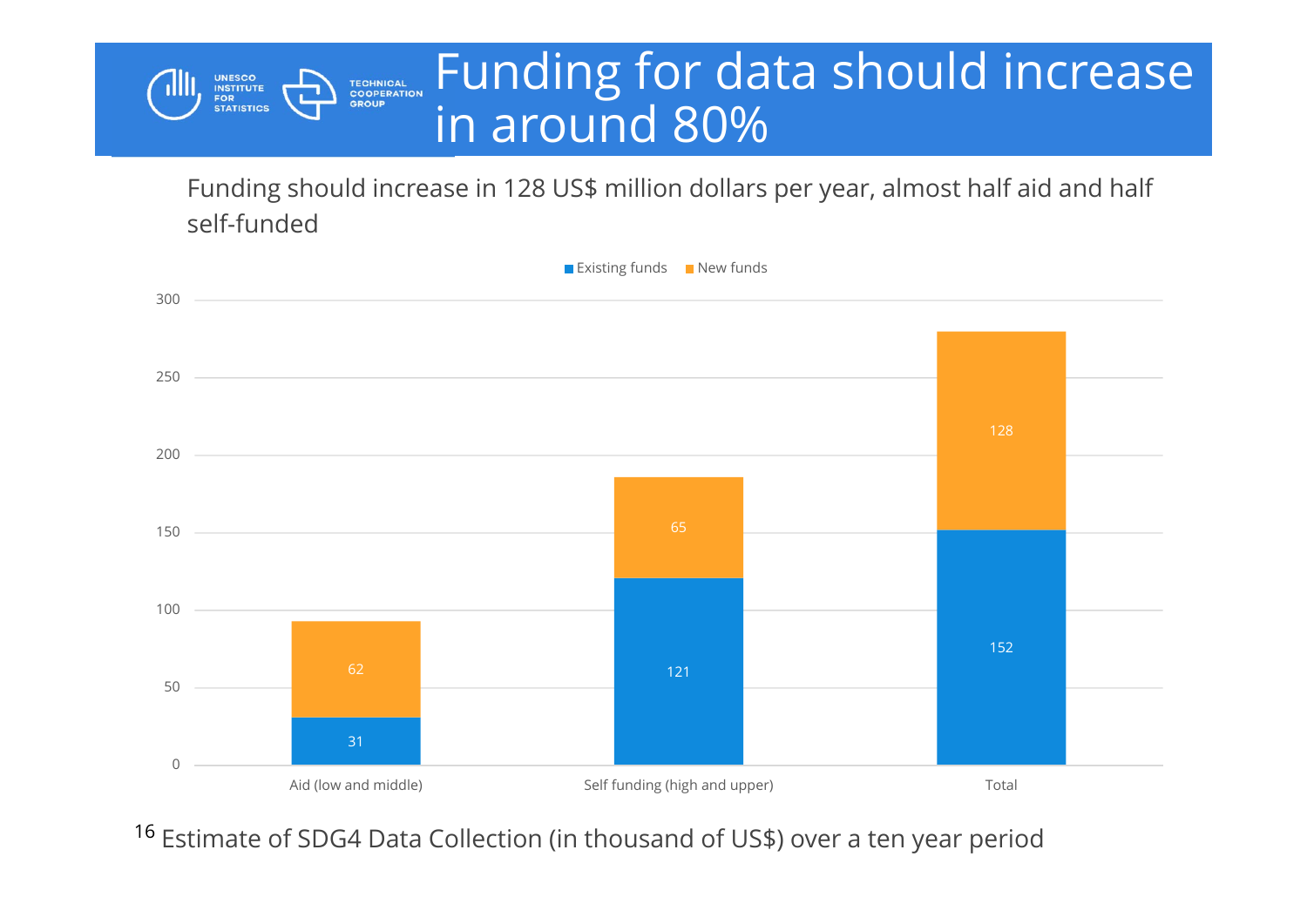

#### Share in Learning Assessment Funding

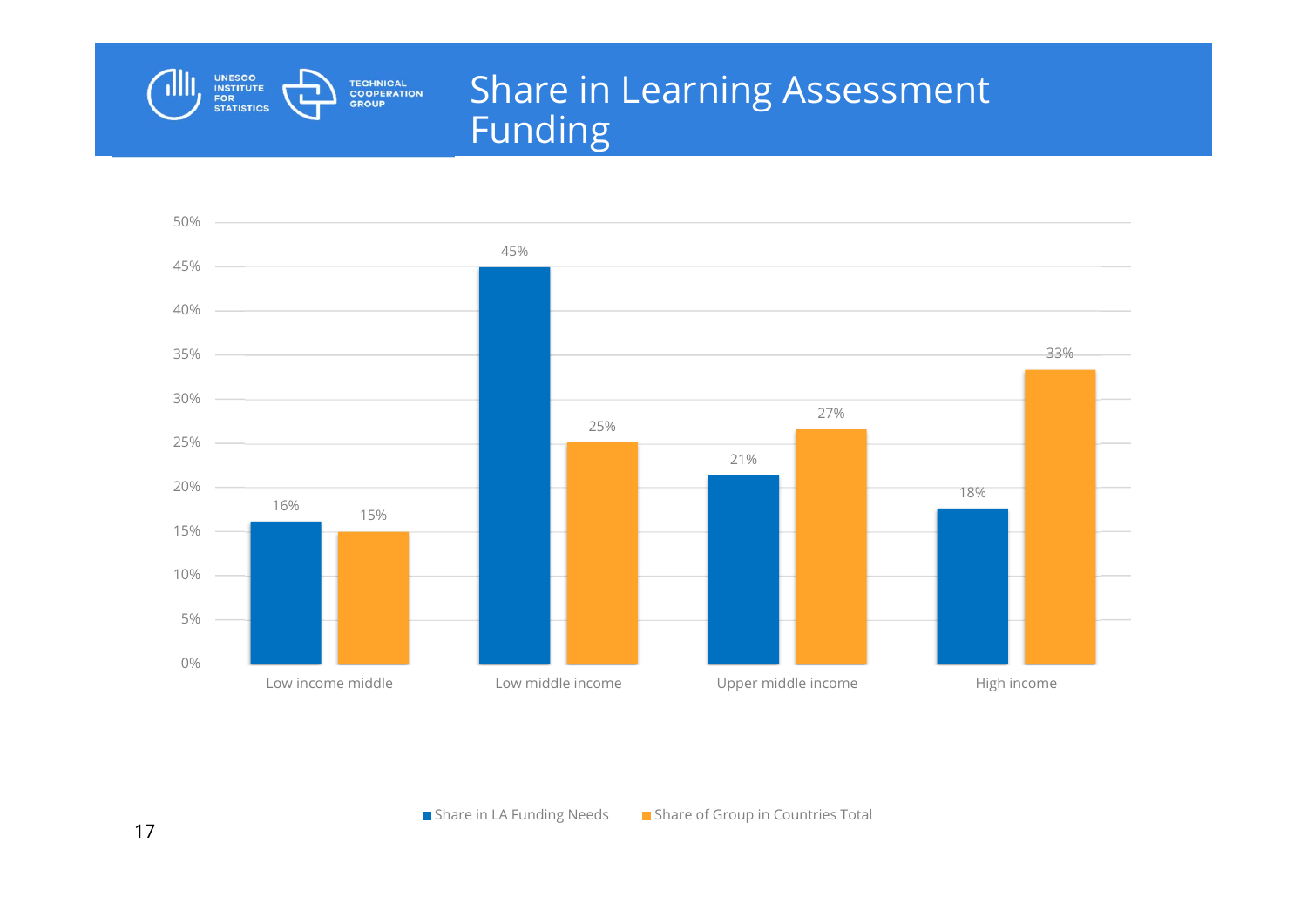

Comparing benefits with costs for investment in data per year (in US\$ million dollars)

| <b>Country by income level</b> | Cost of<br><b>SDG4 Data</b><br>in USD | 10%<br><b>Efficiency</b><br><b>Gains in</b><br><b>USD</b><br>current | 1%<br><b>Efficiency</b><br><b>Gains in</b><br><b>USD</b><br>current |
|--------------------------------|---------------------------------------|----------------------------------------------------------------------|---------------------------------------------------------------------|
| Low income                     | 2.6                                   | 36                                                                   |                                                                     |
| Low middle income              | 6.3                                   | 101                                                                  | 10                                                                  |
| <b>Average country</b>         | 1.4                                   | 143                                                                  | 14                                                                  |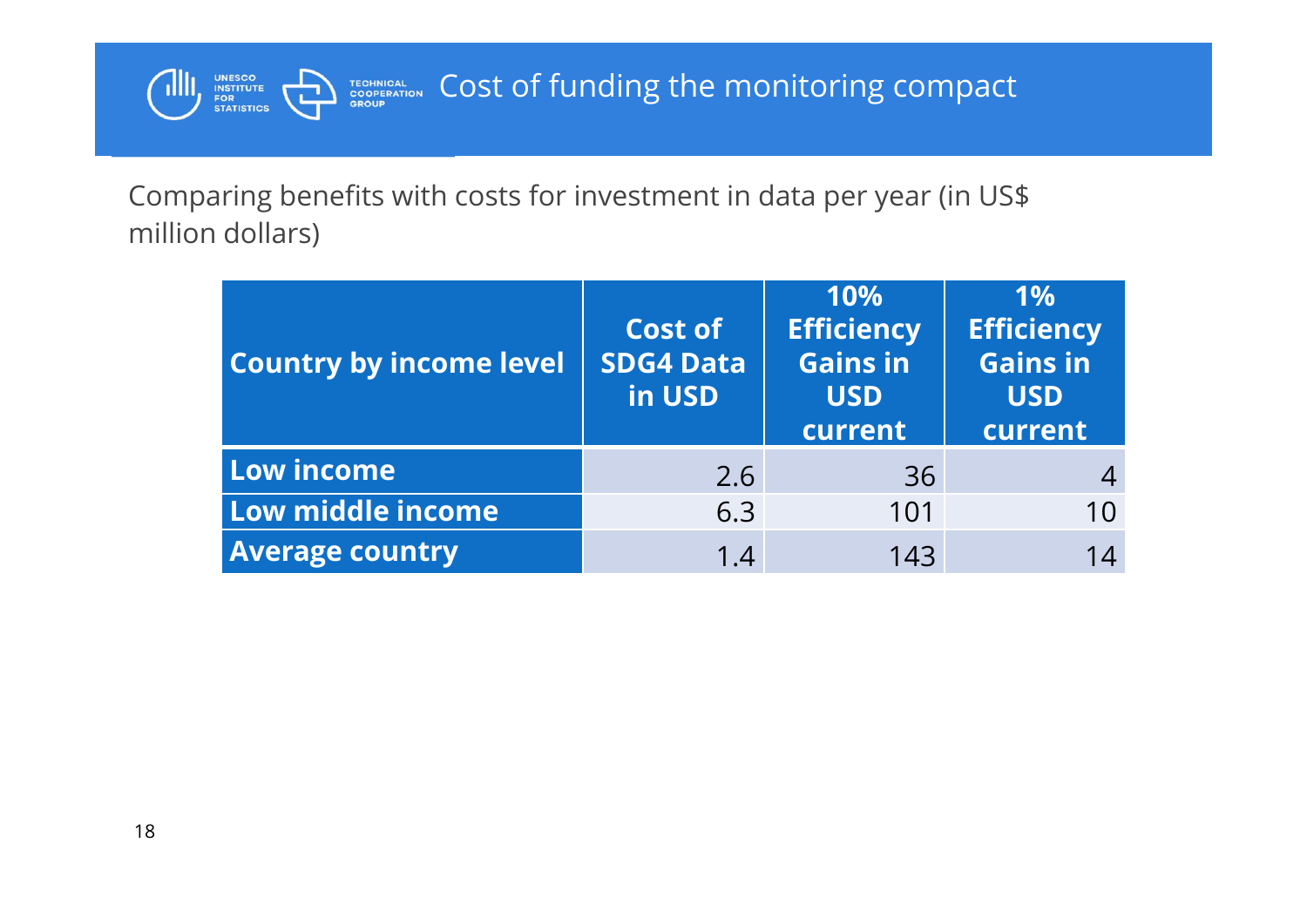

#### CONCLUSIONS

- $\triangleright$  The benefits yielded from investments in the collection and production of reliable data yield high-returns, and particularly for low and low middle income countries.
	- o The cost of generating reliable data and using data to make informed policy decisions is relatively small compared to the cost of making uninformed, incorrect decisions.
- Country could choose to opt out. The scope and scale of monitoring framework criteria affects costs.
- $\triangleright$  The global indicators have been set at the highest political level so there are recommendations to estimate them respecting national priorities.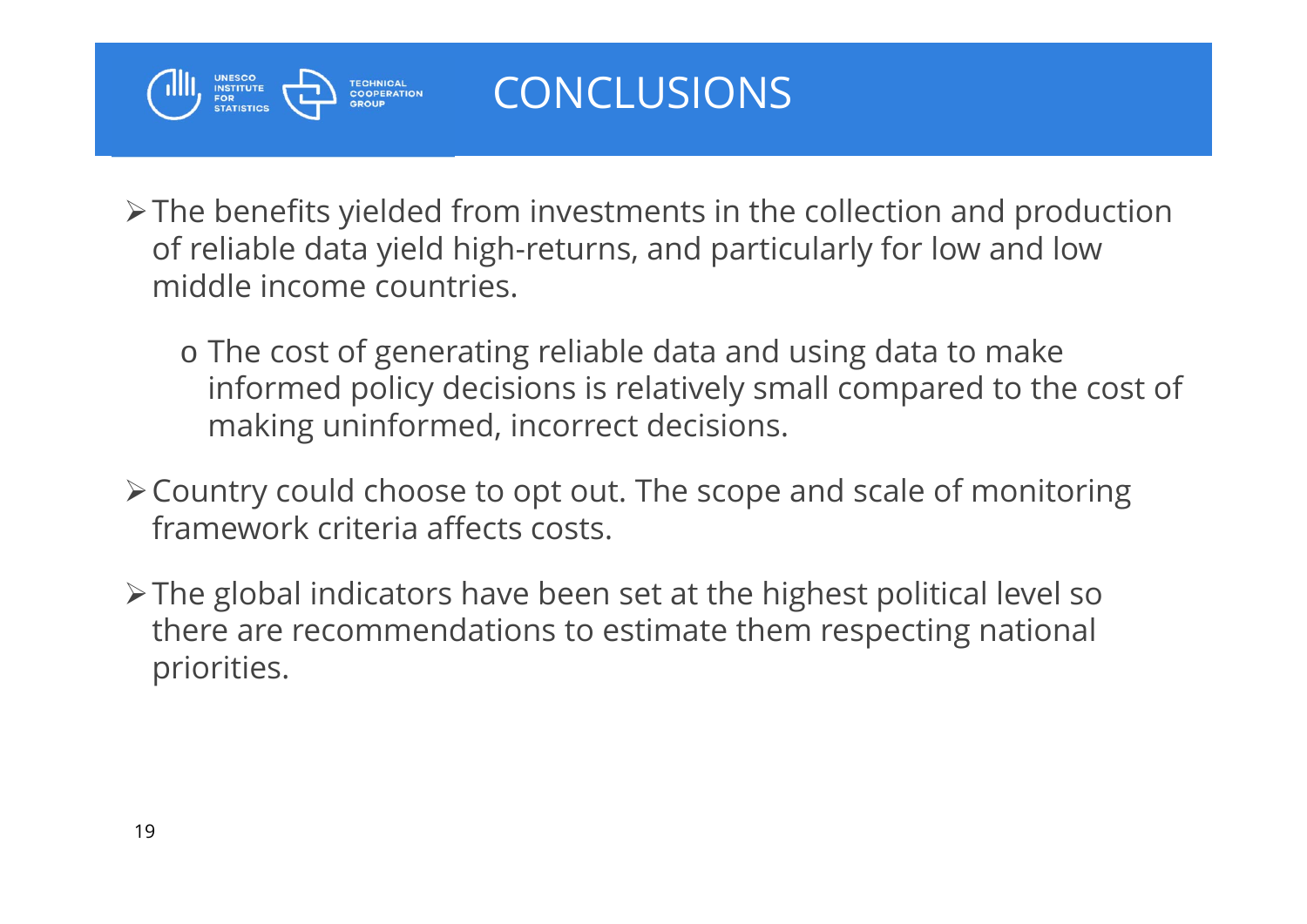

#### CONCLUSIONS

- Learning assessment and household (multi) purpose surveys are the relative new sources of data that will concentrate a good part of the funding.
- $\triangleright$  Funding implies actions on all sides
	- o To keep current level of commitment and funding
	- o Increase aid is expected to come from existing different sources to low and low middle income countries
	- o Self-funding expanding in upper middle and high income countries to expand coverage
	- o From all countries data need to be regular inputs of educational planning, regardless of their level of income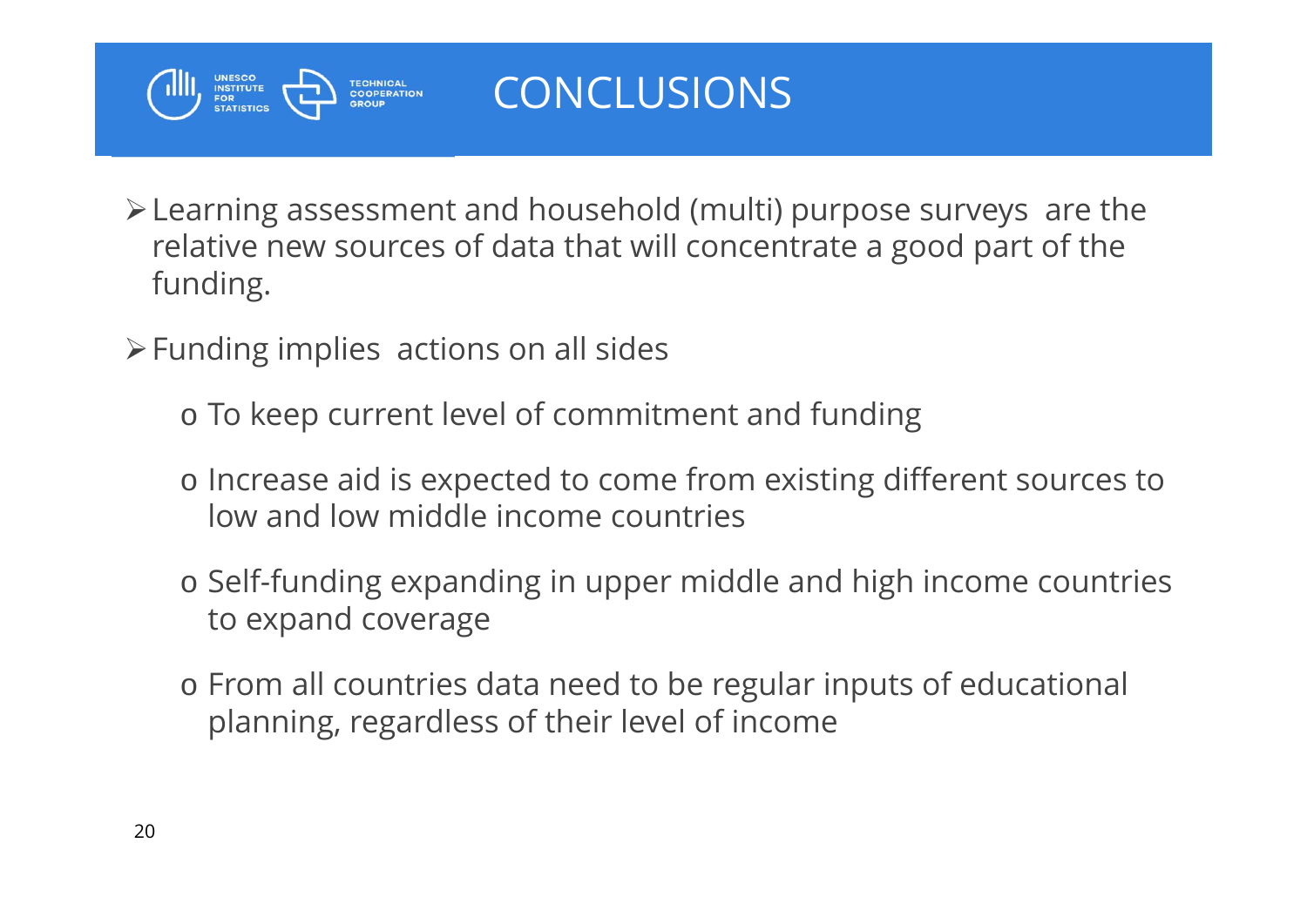## Recommendations for the TCG **Plenary**

To adopt the SDG4 Data Investment case to guide donors, countries and all stakeholders investment in data

**UNESCO<br>INSTITUTE<br>FOR<br>STATISTICS** 

- o Recommending an overall funding for SDG4 data of U\$S 280 millions per year
- Trebling the current Financial Aid to low income and low middle income countries in up to US\$ 60 millions dollars per year
- Increasing a third the self-funding in upper middle and high income countries
- Stressing the focus on investment on Learning Assessment and Household surveys to be able to achieve SDG4 goals
- Completing the SDG4 monitoring compact attending the capacity development needs and the global and regional coordination and monitoring.
- $21$ • To endorse the investment case and put to the consideration of the GPE Board as priority to be promoted at the GPE Replenishment Conference on 2 February 2018.